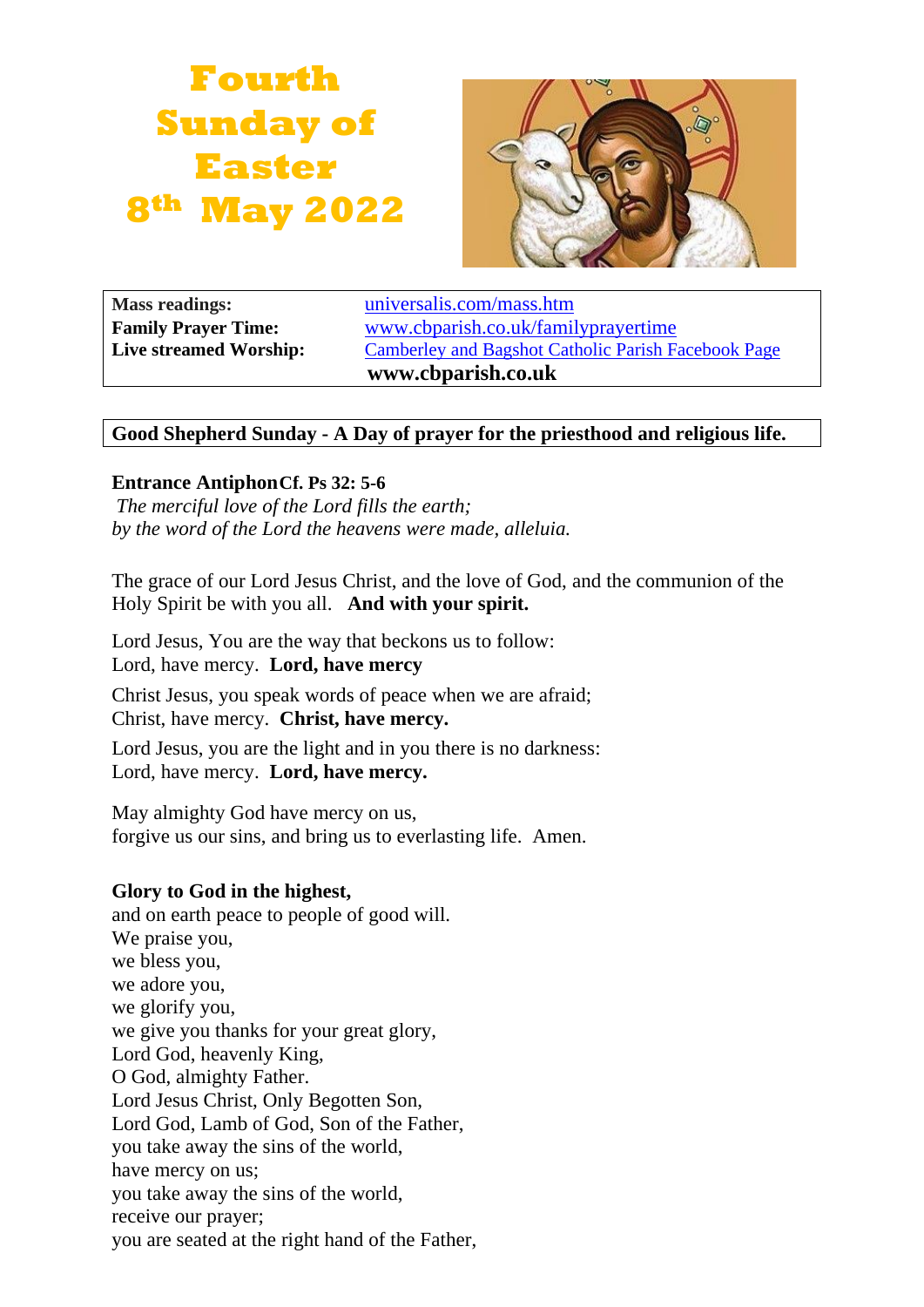have mercy on us. For you alone are the Holy One, you alone are the Lord, you alone are the Most High, Jesus Christ, with the Holy Spirit, in the glory of God the Father. Amen.

# **Collect**

Almighty ever-living God, lead us to a share in the joys of heaven, so that the humble flock may reach where the brave Shepherd has gone before. Who lives and reigns with you in the unity of the Holy Spirit. God, for ever and ever.

# **First reading Acts 13:14,43-52**

Paul and Barnabas carried on from Perga till they reached Antioch in Pisidia. Here they went to synagogue on the Sabbath and took their seats.

When the meeting broke up many Jews and devout converts joined Paul and Barnabas, and in their talks with them Paul and Barnabas urged them to remain faithful to the grace God had given them.

The next sabbath almost the whole town assembled to hear the word of God. When they saw the crowds, the Jews, prompted by jealousy, used blasphemies and contradicted everything Paul said. Then Paul and Barnabas spoke out boldly. 'We had to proclaim the word of God to you first, but since you have rejected it, since you do not think yourselves worthy of eternal life, we must turn to the pagans. For this is what the Lord commanded us to do when he said:

I have made you a light for the nations,

so that my salvation may reach the ends of the earth.'

It made the pagans very happy to hear this and they thanked the Lord for his message; all who were destined for eternal life became believers. Thus the word of the Lord spread through the whole countryside.

But the Jews worked upon some of the devout women of the upper classes and the leading men of the city and persuaded them to turn against Paul and Barnabas and expel them from their territory. So they shook the dust from their feet in defiance and went off to Iconium; but the disciples were filled with joy and the Holy Spirit**.**

# **Responsorial Psalm** 99(100):1-3,5

#### **We are his people, the sheep of his flock.**

Cry out with joy to the Lord, all the earth. Serve the Lord with gladness. Come before him, singing for joy.

Know that he, the Lord, is God. He made us, we belong to him, we are his people, the sheep of his flock.

Indeed, how good is the Lord, eternal his merciful love. He is faithful from age to age.

**Second reading** Apocalypse 7:9,14-17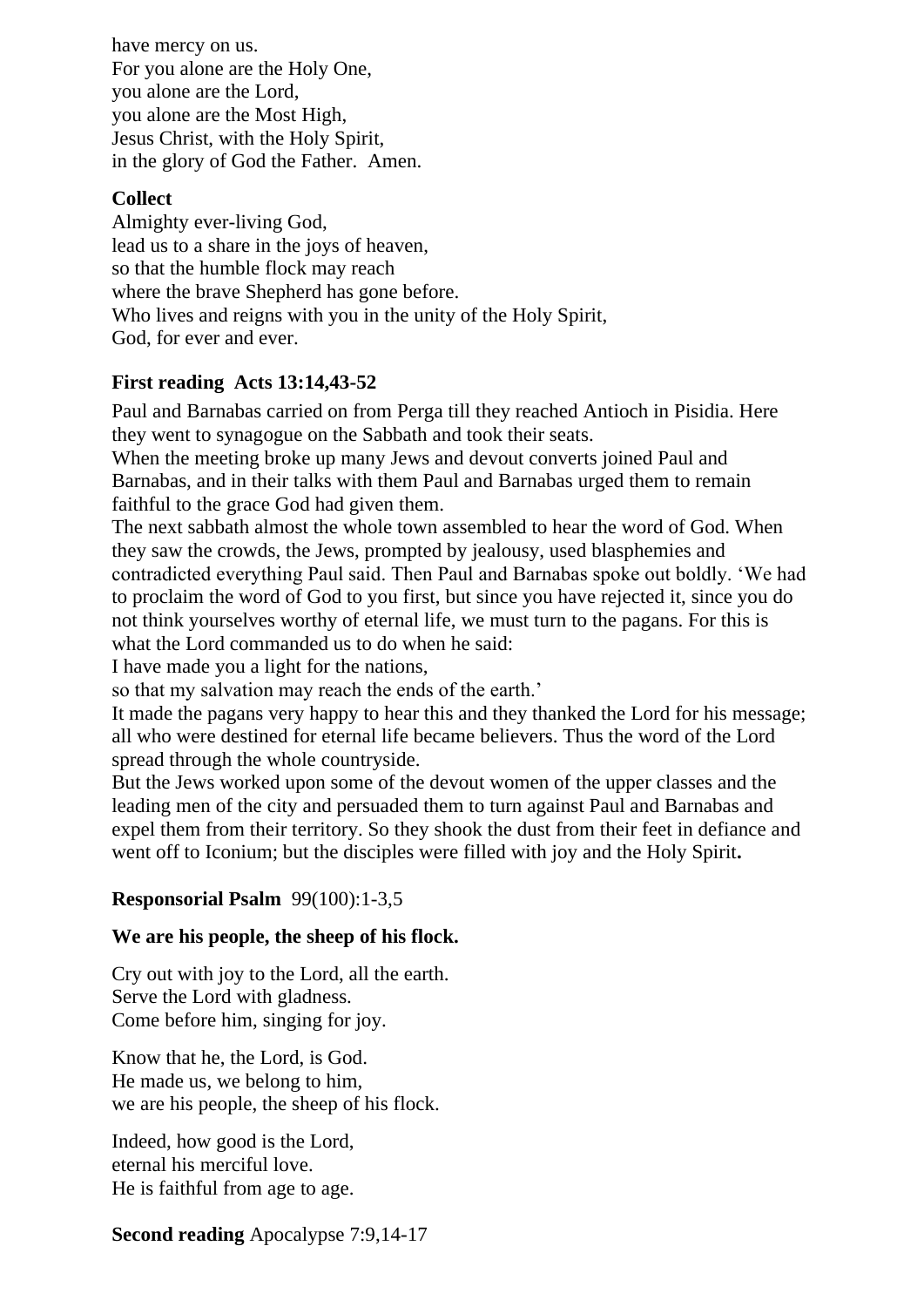The Lamb will be their shepherd and will lead them to springs of living water I, John, saw a huge number, impossible to count, of people from every nation, race, tribe and language; they were standing in front of the throne and in front of the Lamb, dressed in white robes and holding palms in their hands. One of the elders said, 'These are the people who have been through the great persecution, and because they have washed their robes white again in the blood of the Lamb, they now stand in front of God's throne and serve him day and night in his sanctuary; and the One who sits on the throne will spread his tent over them. They will never hunger or thirst again; neither the sun nor scorching wind will ever plague them, because the Lamb who is at the throne will be their shepherd and will lead them to springs of living water; and God will wipe away all tears from their eyes.'

*Alleluia, alleluia! I am the good shepherd, says the Lord; I know my own sheep and my own know me. Alleluia!*

#### **Gospel John 10:27-30**

Jesus said: 'The sheep that belong to me listen to my voice; I know them and they follow me. I give them eternal life; they will never be lost and no one will ever steal them from me. The Father who gave them to me is greater than anyone, and no one can steal from the Father. The Father and I are one.'

Fr Paul's **homily** can be listened to **via the Parish [website](https://www.cbparish.co.uk/homilies)**

# **The Apostle's Creed**

I believe in God, the Father Almighty, Creator of heaven and earth, and in Jesus Christ, His only Son, our Lord, who was conceived by the Holy Spirit, born of the Virgin Mary, suffered under Pontius Pilate, was crucified, died and was buried; He descended into hell; on the third day He rose again from the dead; He ascended into heaven, and is seated at the right hand of God the Father Almighty; from there He will come to judge the living and the dead. I believe in the Holy Spirit, the Holy Catholic Church, the communion of Saints, the forgiveness of sins, the resurrection of the body, and life everlasting.

# **The Prayer of the Faithful** Lord, in your mercy **Hear our prayer**.

# **Prayer over the Offerings**

Grant, we pray, O Lord, that we may always find delight in these paschal mysteries,